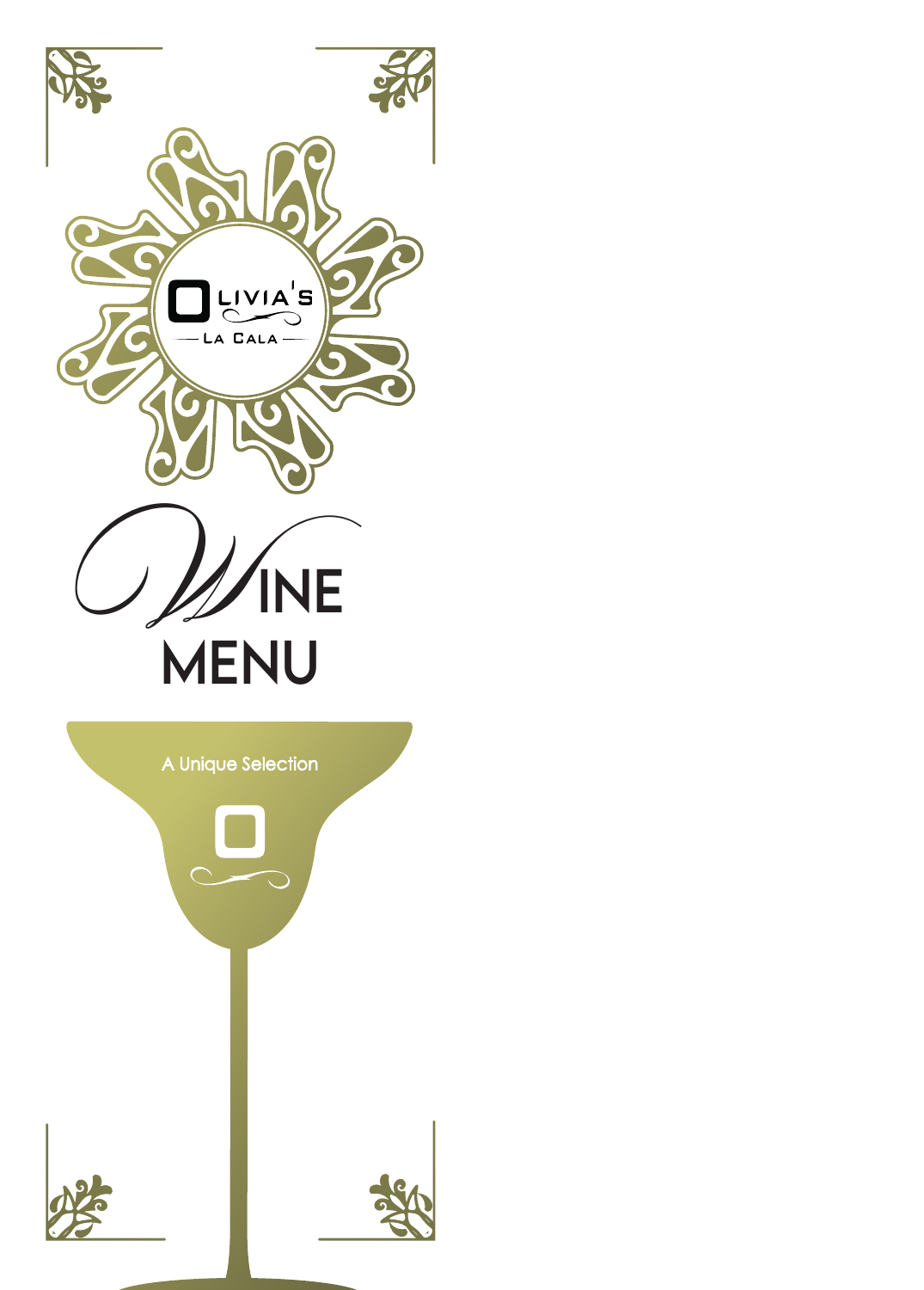







| <b>OLIVIA'S HOUSE CHAMPAGNE</b><br>A.O.C. Champagne (Pinot Noir, Chardonnay)<br>Specially selected from Elliott Wright.                                                                                                                                      | 90€<br>Bottle<br>1.5€<br>Glass |
|--------------------------------------------------------------------------------------------------------------------------------------------------------------------------------------------------------------------------------------------------------------|--------------------------------|
| <b>POMMERY BRUT ROYAL</b><br>A.O.C. Champagne, Maison Pommery, France<br>(Blended of Chardonnay, Pinot Meunier, Pinot Noir)<br>Fresh, light-hearted, delicate and generous with assertive notes of red fruit.                                                | 95€                            |
| <b>VEUVE CLICQUOT BRUT</b><br>A.O.C. Champagne, Reims<br>(30% Chardonnay, 8% Pinot Meunier, 62% Pinot Noir)<br>Adored for its ripe fruit, grape, apple, biscuit and orange flavour notes.                                                                    | 105€                           |
| <b>BOLLINGER SPECIAL CUVÉE</b><br>A.O.C. Champagne, Maison Bollinger, France<br>(Blended of 60% Pinot Noir, 25% Chardonnay, 15% Meunier)<br>Complex aroma of ripe fruit of peaches, pear and roasted apple.                                                  | 130€                           |
| <b>CHAMPAGNE PERRIER-JOUËT</b><br><b>GRAN BRUT</b><br>A.O.C. Champagne, Pernod Ricard Winery, France<br>(Blended of Chardonnay, Pinot Noir, Pinot Meunier)<br>Lingering notes of grapefruit, white peaches, green pears, apple trees<br>and green hazelnuts. | 135€                           |
| <b>RUINART CHAMPAGNE</b><br><b>BLANC DE BLANC</b><br>A.O.C. Champagne, Maison Ruinart, France (100% Chardonnay)<br>Dry, crisp acidity, round body and harmonious fruity flavors of tropical fruits.                                                          | 180€                           |
| DOM PÉRIGNON BRUT VINTAGE 2008 325€<br>A.O.C. Champagne (Pinot Noir, Chardonnay)<br>A floral, fruity pastel tone of candied fruit, ripe hay and toasted notes,<br>along with hints of licorice.                                                              |                                |
| LOUIS ROEDERER CRISTAL BRUT 2009 450€<br>A.O.C. Champagne (Pinot Noir, Chardonnay)<br>Balanced and refined champagne with silky texture and fruity aromas.                                                                                                   |                                |
| A DUANIN DE BRICNIAC COI D'BRIT                                                                                                                                                                                                                              | <b>ENNE</b>                    |

### ARMAND DE BRIGNAC GOLD BRUT500€

*A.O.C. Champagne (Pinot Noir, Pinot Meunier, Chardonnay) Marvelously complex and full-bodied, it's bouquet is both fresh and lively, with light floral notes.* 

**osecco**

### MININI PROSECCO45€ SPUMANTE EXTRA DRY

*A.O.C. Prosecco (Glera) This Prosecco is a light, refreshing wine with delicate bubbles.*

BISCARDO PROSECCO ROSÉ50€

*A.O.C. Italy, Veneto, Prosecco (Glera) Intense and aromatic, with hints of red currant, wild strawberry and rose petals.*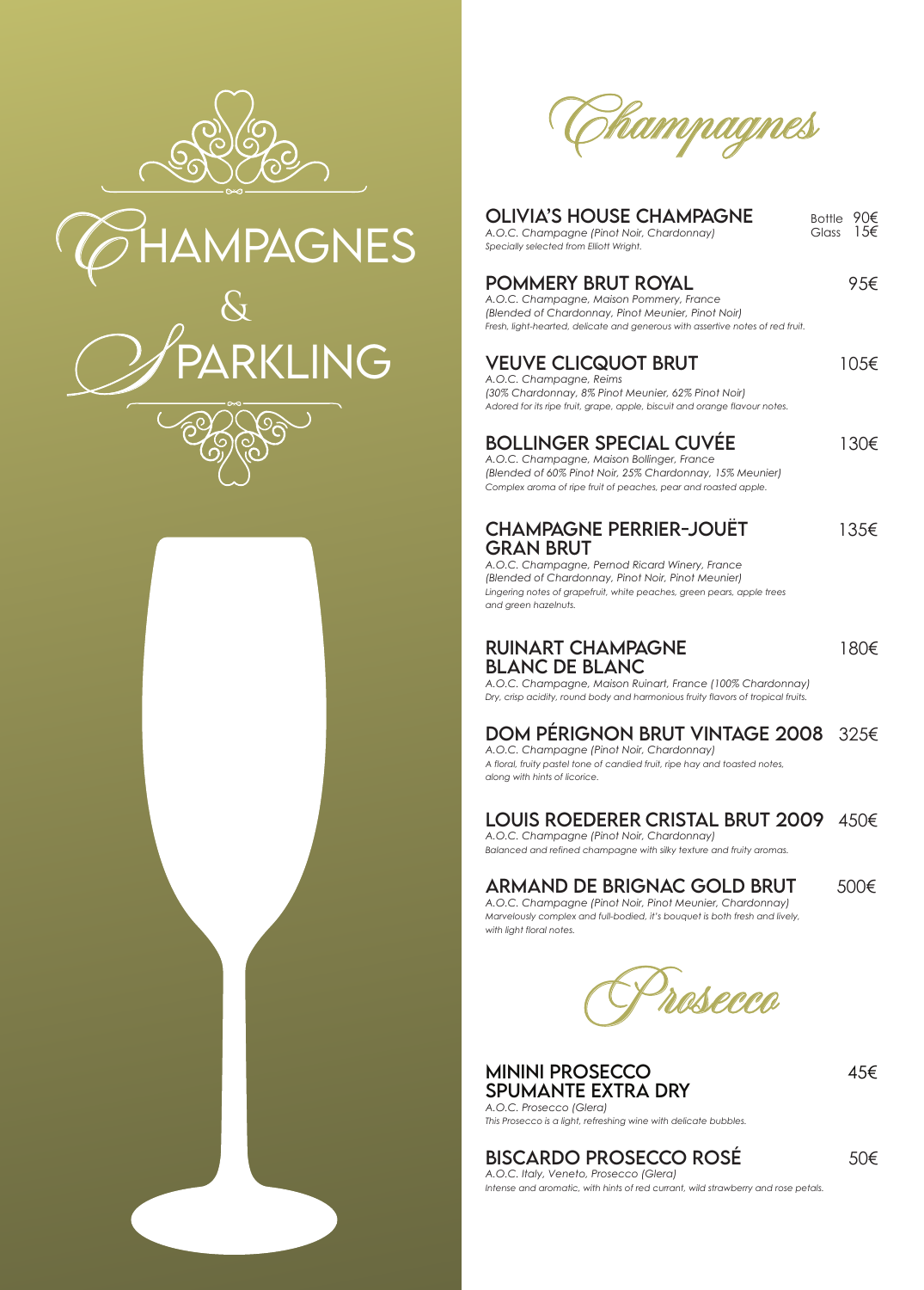

### **CAVA JUVE MASANA BRUT NATURE** Bottle 30€<br>A.O.C. Cava (Cataluña, Spain)

| A.O.C. Cava (Cataluña, Spain)                                                | Glass | 6€ |
|------------------------------------------------------------------------------|-------|----|
| (Chardonnay, Macabeo, Xarel·lo)                                              |       |    |
| Refreshing acidity, dry & creamy with notes of ripe white fruit and flowers. |       |    |

#### CAVA MM RESERVA DE LA FAMILIA 33€ BRUT MARQUES DE CONCORDIA

*A.O.C. Cava (Spain) (Chardonnay, Macabeo, Parellada and Xarel-lo) Notes of critus and apricot aroma with toasted bread.*

| <b>OLIVIA'S HOUSE CAVA</b>                                         | Bottle $40 \in$ |    |
|--------------------------------------------------------------------|-----------------|----|
| A.O.C. Cava (Cataluña, Spain) (Macabeo, Parellada, Xarel·lo) Glass |                 | 6€ |
| Specially selected from Elliott Wright.                            |                 |    |

### **OLIVIA'S ROSÉ CAVA** <sup>Bottle</sup> 40€<br>
D.O. Cava (Macabeo, Parellada, Chardonnay) Glass 6€

**D.O. Cava (Macabeo, Parellada, Chardonnay)** *Specially selected from Elliott Wright.*

**Rosé Champagnes**

| <b>OLIVIA'S HOUSE ROSÉ</b>              | Bottle 115 $\epsilon$ |
|-----------------------------------------|-----------------------|
| D.O. Champagne (Pinot Noir)             | Glass $206$           |
| Specially selected from Elliott Wright. |                       |

#### LAURENT-PERRIER ROSÉ BRUT 145€ *(Elliott's Favourite!)*

*A.O.C. Champagne (Pinot Noir) Smooth aroma of raspberry, white peach, toasted almond, bergamot and biscuit notes flavours.*

### DOM PÉRIGNON ROSÉ VINTAGE 2006 550€

*A.O.C. Champagne (Pinot Noir, Chardonnay) A complex & rich aroma of cherry, rose with hints of apricot preserves, candied kumquat, marzipan and star anise.* 

ARMAND DE BRIGNAC ROSÉ800€

*A.O.C. Champagne (Pinot Noir, Pinot Meunier, Chardonnay) Full-bodied & rich but elegant, fresh with aromas of fresh strawberries and black currant.*





| <b>MOËT &amp; CHANDON</b><br><b>IMPERIAL BENJAMÍN 200ML</b>                                                                                                                                                                                                 | Bottle 45€                  |
|-------------------------------------------------------------------------------------------------------------------------------------------------------------------------------------------------------------------------------------------------------------|-----------------------------|
| <b>MOËT &amp; CHANDON</b><br><b>IMPERIAL BRUT</b><br>Vibrant intensity of green apple and citrus fruit.<br>The freshness of mineral nuances and white flowers.                                                                                              | Bottle 105€                 |
| <b>MOËT &amp; CHANDON</b><br><b>ICE IMPERIAL</b><br>Ample flavours of fresh fruit salad, with the sweetness of caramel.<br>Refreshing acidity comes from gooseberry and ginger notes.                                                                       | 140€                        |
| <b>MOET &amp; CHANDON</b><br>ROSÉ IMPERIAL<br>A.O.C. Champagne (Pinot Noir, Pinot Meunier, Chardonnay)<br>Elegant aroma, light bubbles and note of wild strawberries and red currants.                                                                      | Bottle 130€<br>23€<br>Glass |
| <b>MOËT &amp; CHANDON</b><br><b>ICE ROSÉ IMPERIAL</b><br>A.O.C. Champagne (Pinot Noir, Pinot Meunier, Chardonnay)<br>Mainly scents of fragrant red berries and cherries:<br>morello cherry, lingonberry and cranberry.                                      | 135€                        |
| <b>MOËT &amp; CHANDON</b><br><b>IMPERIAL BRUT MAGNUM 1,5L</b><br>Vibrant intensity of green apple and citrus fruit.<br>The freshness of mineral nuances and white flowers.                                                                                  | 220€                        |
| <b>MOET &amp; CHANDON</b><br><b>ICE IMPERIAL MAGNUM 1,5L</b><br>A.O.C. Champagne (Pinot Noir, Pinot Meunier, Chardonnay)<br>Ample flavours of fresh fruit salad, with the sweetness of caramel.<br>Refreshing acidity comes from gooseberry & ginger notes. | 290€                        |
| <b>MOET &amp; CHANDON IMPERIAL BRUT</b><br><b>JEROBOAM 3L</b><br>Vibrant intensity of green apple and citrus fruit.<br>The freshness of mineral nuances and white flowers.                                                                                  | 850€                        |
| MOËT & CHANDON IMPERIAL BRUT<br><b>MATHUSALEM 6L</b><br>A.O.C. Champagne (Pinot Noir, Pinot Meunier, Chardonnay)<br>Vibrant intensity of green apple and citrus fruit.                                                                                      | 1950€                       |

*Vibrant intensity of green apple and citrus fruit. The freshness of mineral nuances and white flowers.*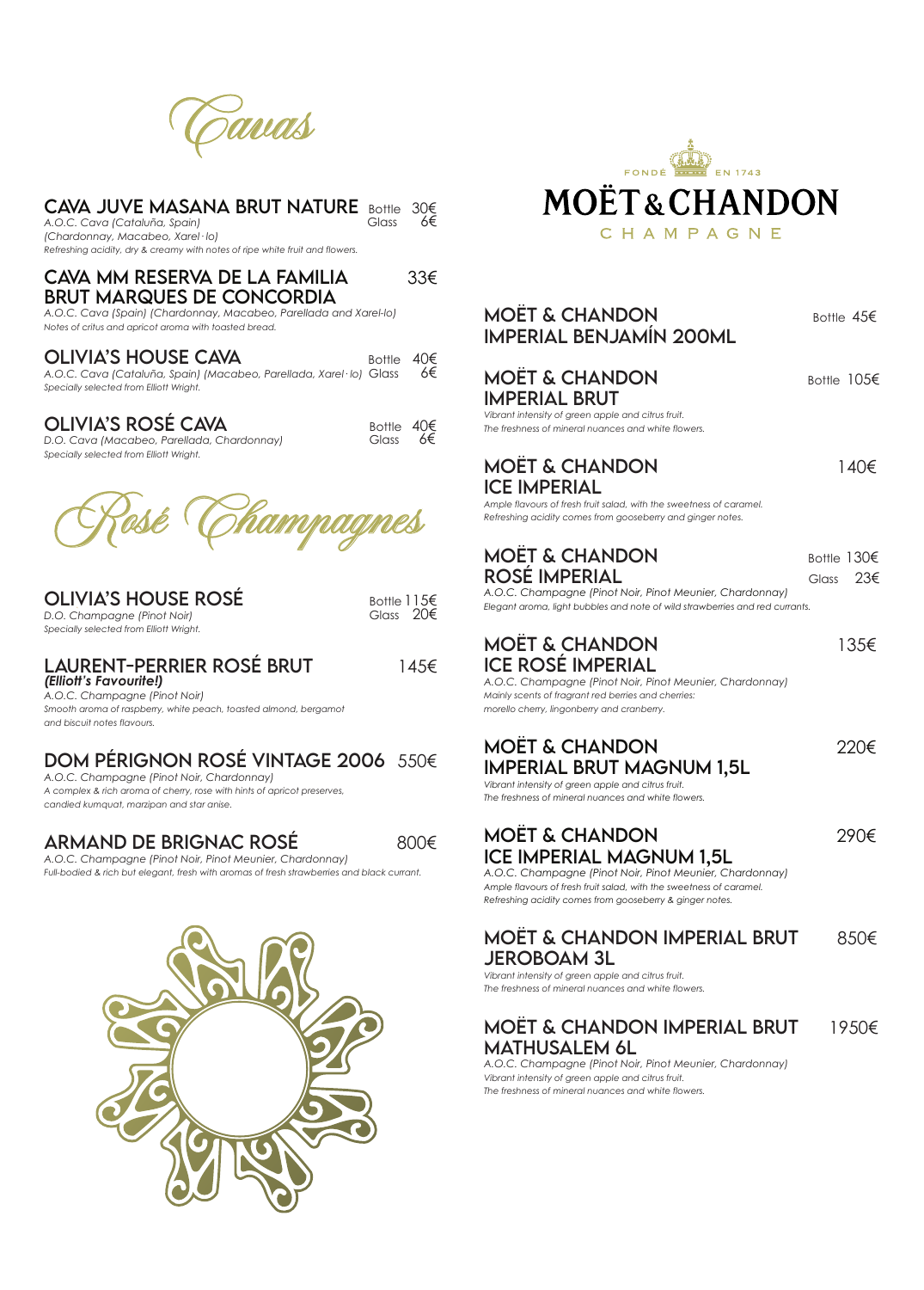







White Wines

| <b>OLIVIA'S HOUSE WHITE WINE</b><br>A.O.C. Somontano, Pirineos Winery, Spain<br>(Chardonnay, Macabeo, Gewürztramine)<br>Dry and refreshing wine with characteristics of citrus,<br>white flowers and fruit salad.          | <b>Bottle</b><br>Glass                   | 19€<br>5€ |
|----------------------------------------------------------------------------------------------------------------------------------------------------------------------------------------------------------------------------|------------------------------------------|-----------|
| <b>JULIA GARCÍA VERDEJO WHITE</b><br>A.O.C. Rueda, Spain (100% Verdejo)<br>Dry & smooth, with a green apple and Verdejo notes.                                                                                             | Bottle $21 \in$<br>Glass $5.50 \epsilon$ |           |
| <b>PINOT GRIGIO DELLE VENEZIE</b><br>A.O.C. Veneto, Italy (100% Pinot Grigio)<br>The taste is also dry with Golden apple flavors and other white pulp fruits<br>which make this wine adaptable and with a great character. | <b>Bottle</b><br>Glass                   | 23€<br>6€ |
| ALTANZA<br>A.O.C. La Rioja, Lealtanza Winery, Spain<br>(100% Sauvignon Blanc)<br>In short, a fresh, voluminous wine, with a pleasant and persistent finish.<br>A perfect summer sauvignon blanc.                           | Bottle $286$<br>Glass $6.50 \epsilon$    |           |
| <b>ARESAN ECOLOGICAL</b><br>"VEGAN CERTIFIED"<br>A.O.C. Castilla, Castillo Aresan Winery, Spain<br>(100% Chardonnay)<br>Well balanced Fruity & oaky aromas with Ripe fruit of yellow peaches, hints of hazelnut.           | <b>Bottle</b><br>Glass 7.50€             | -30€      |
| <b>CÔTES DU RHÔNE HERMITAGE</b><br>A.O.C. Côtes du Rhône, Calvet Winery, France<br>(100% Grenache Blanc)<br>Aromas of white flowers, apricot and white peach. Delicate balanced acidity.                                   | <b>Bottle</b><br>Glass                   | 35€<br>6€ |

### **12 FELIGRESES ALBARIÑO** Bottle 37€<br>A.O.C. Rías Baixas, Pazo dos Nande Winery, Spain Glass 8.50€

| A.O.C. Rías Baixas, Pazo dos Nande Winery, Spain |  |  | Glass 8.50€ |  |
|--------------------------------------------------|--|--|-------------|--|
| (100% Albariño)                                  |  |  |             |  |

*You will like...the sensation of freshness and the presence of exotic fruits that appear on the palate as soon as you taste it.*

### LOESS VERDEJO "SUR-LEE"42€

*A.O.C. Rueda, Miguel y Ruano Winery, Spain (100% Verdejo) A different Rueda. Light, intense and unctuous with very good acidity. Long finish with good persistence of citrus notes.*

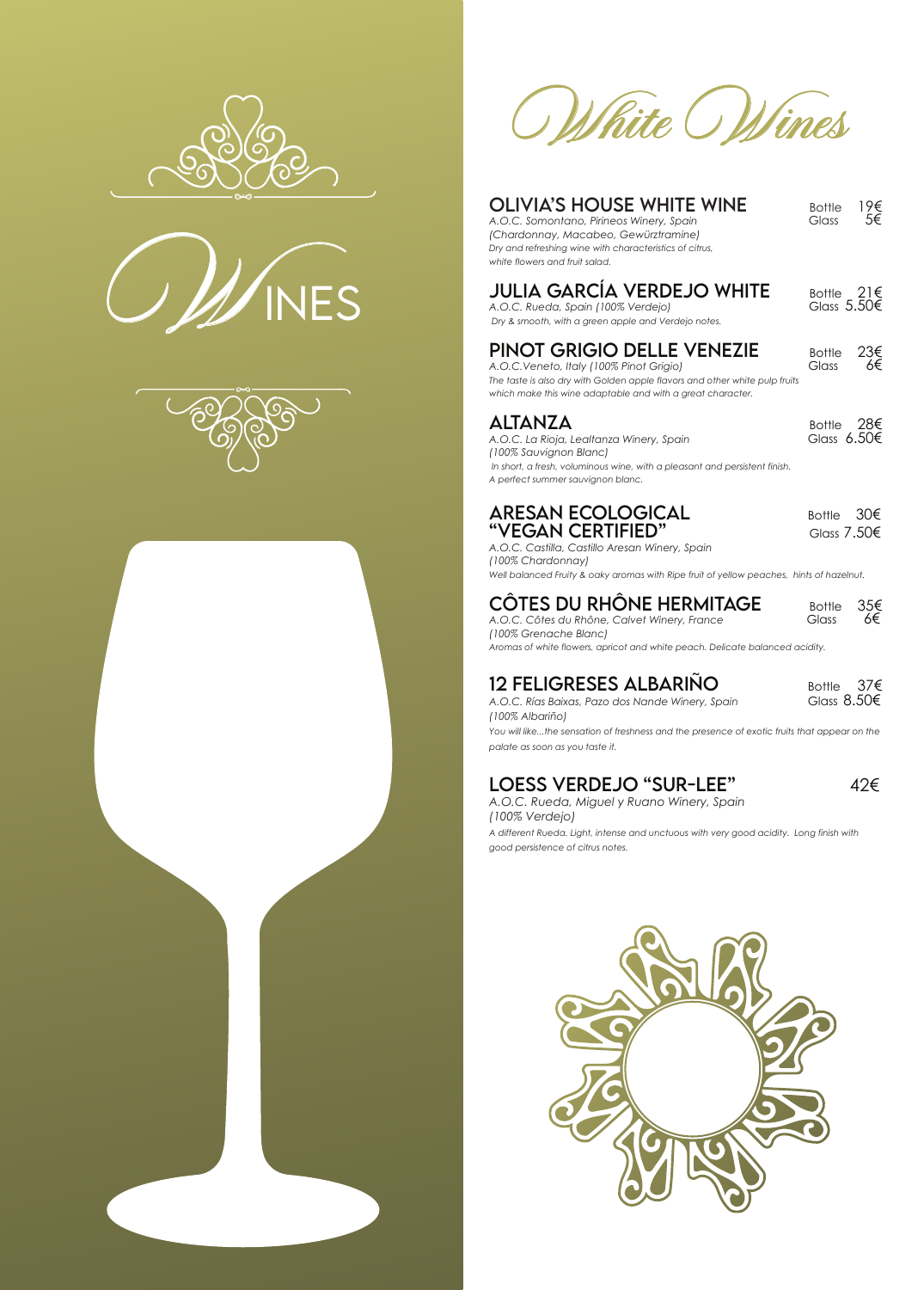| SEGREL ÁMBAR ALBARIÑO<br>A.O.C. Rías Baixas, Pablo Padin Winery, Spain (100% Albariño)<br>Floral and tropical fruit aromas.<br>Silver Medal - International Wine Guide 2013 (Spain)                                                 | 44€ |                 |
|-------------------------------------------------------------------------------------------------------------------------------------------------------------------------------------------------------------------------------------|-----|-----------------|
| <b>LA GIUSTINIANA</b><br><b>GAVI DE GAVI LIGARARA</b><br>A.O.C. Gavi, La Giustiniana Winery, Piedmont, Italy (100% Cortese)<br>The palate is well balanced with a fresh acidity, good structure,<br>and almond notes on the finish. | ሪህ€ |                 |
| <b>SANCERRE DOMAINE</b><br><b>FOUASSIER "BYODINAMIC"</b><br>A.O.C. Sancerre, Domaine Fouassier, France.<br>Work in cellar is based on lunar calendar.<br>It has lots of mineral on the palate with a sophisticated acidity.         | 62€ | Th<br><b>SU</b> |
| LADOUCETTE POUILLY-FUMÉ<br>A.O.C. Pouilly Fumé, Ladoucette Winery, France<br>(100% Sauvignon Blanc)<br>Elegance on fruity note of exotic fruits, dense structure and a beautiful acidity.<br>Long finish.                           | 70€ | A<br>Ri<br>tro  |

### CHABLIS DOMAINE DU COLOMBIER 73€

*A.O.C. Bourgogne, Domaine de Colombier Winery, France (100% Chardonnay) A lively acidity, with apple skin, peach, a flint-y minerality and a hint of toast, with citrus finishing.*

Reserve Wines<br>White Wines

#### CHABLIS 1ER CRU FOURCHAUME95€

*A.O.C. Chablis, Domaine du Colombier Winery, France (100% Chardonnay) This wine is highlighted by distinctive flavours of apple and peach supported with mineral notes. Well balanced with a long and subtle finish.*

# DOMAINE GRAND VENEUR130€ CHÂTEAUNEUF-DU-PAPE*A.O.C. Rhone Valley, Alain Jaume Winery, France (100% Roussane)*

*Rich and complex with lovely finish of citrus, passionfruit, tropical fruits and biscuit notes.*

#### PULIGNY MONTRACHET260€ 1ER CRU LOUIS LATOUR

*A.O.C. Puligny-Montrachet Contrôlée, Louis Latour Winery, France (100% Chardonnay) Ample and round with aromas of almond, citrus, slate with biscuit finish. A delicious wine.*





CHABLIS 1ER CRU FOURCHAUME220€ DOMAINE DU COLOMBIER

*A.O.C. Côtes de Provence, Chateau Minuty, France (Blend of Grenache, Cinsault, Tibouren and Syrah) Precise and delicate with notes of flowers, melon, citrus, red fruit and delicate minerality.*



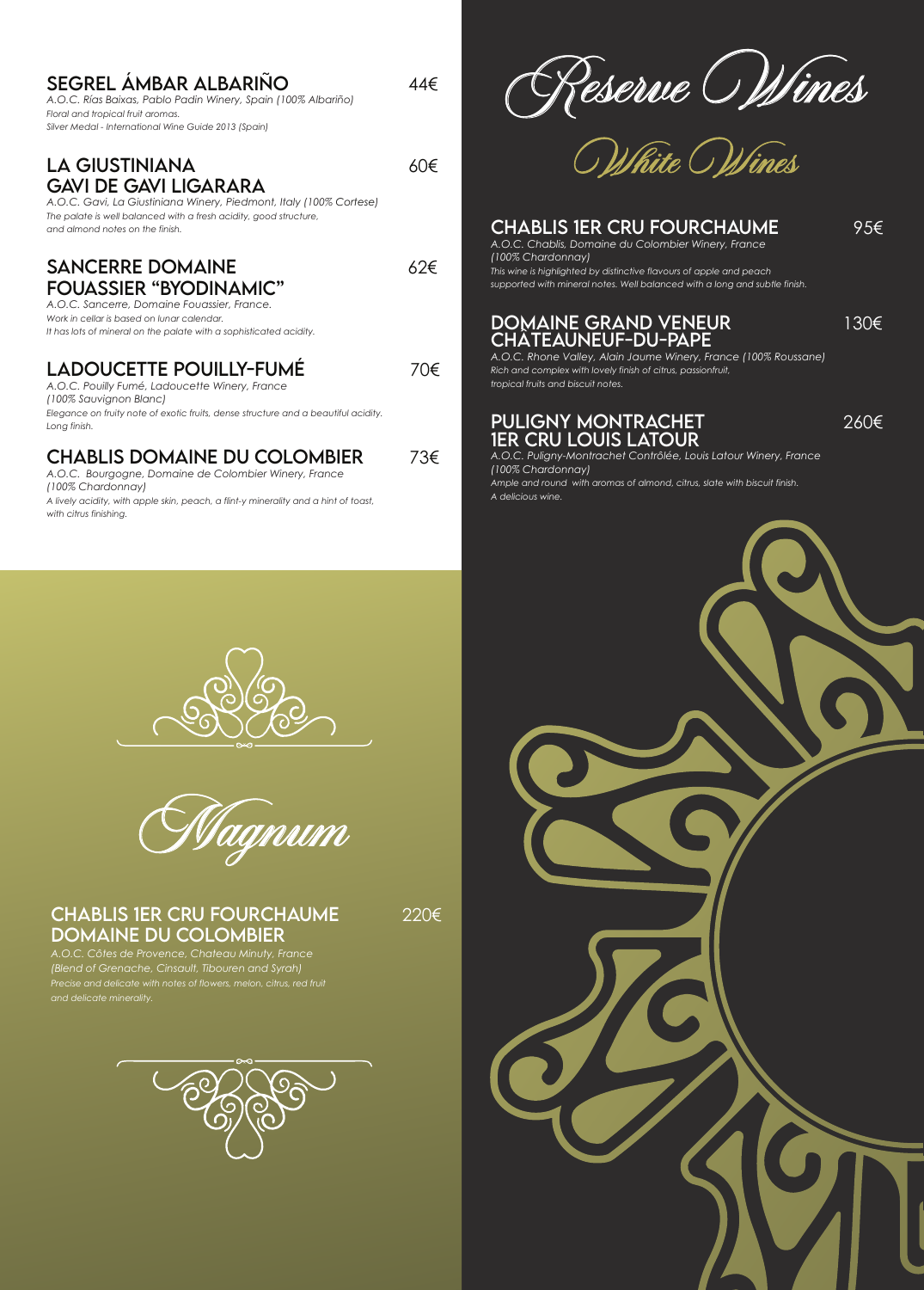**Rosé Wines**

| <b>DAVID MORENO</b><br><b>OLIVIA'S SELECTION</b><br>A.O.C. Condado de Huelva, Contreras Ruiz Winery,<br>Huelva, Spain (100% Syrah)<br>Rich in fruit, flesh, round, balance acidy with a long finish. | Bottle $27 \epsilon$<br>Glass | 7€ |
|------------------------------------------------------------------------------------------------------------------------------------------------------------------------------------------------------|-------------------------------|----|
| LAMBERTI BLUSH<br>A.O.C. Sicily, Italy (100% Pinot Grigio)                                                                                                                                           | Bottle $256$<br>Glass         | 6€ |

*Pale and light with subtle raspberry and strawberry notes adding to classic lemon and apple Pinot Grigio notes.*

#### ARESAN ROSÉ30€ "ECOLOGICAL-VEGAN CERTIFIED"

*A.O.C. VT Castilla (Castilla La Mancha) Castillo de Aresan Winery, Spain (Blend of Cabernet Franc and Garnacha negra) Pale pink, salmon colour.* 

### MARIUS PEYOL CÔTES DE PROVENCE36€*A.O.C. Côtes de Provence, Marius Peyol Winery ,France*

*(Blend of Syrah, Grenache, Carignan, Cinsault and Tibouren) Pale pink color and bright, typical of this appellation.* 

| <b>M MINUTY</b>                                   | 60€ |
|---------------------------------------------------|-----|
| A.O.C. Côtes de Provence, Chateau Minuty, France  |     |
| Oland of Crongoba, Cinequilt, Thouran and Curable |     |

*(Blend of Grenache, Cinsault, Tibouren and Syrah) Pale with pomelo lights.* 

### WHISPERING ANGEL ROSADO95€

*A.O.C. Côtes de Provence, Château d'Esclans, France (Blend of Grenache, Cinsault, Rolle (Vermentino), Syrah and Tibouren) Pale pink wine with aromas of white peach, strawberry, fresh cherry, passionfruit, and tangerine peel.* 

### DOMAINES OTT110€

*A.O.C. Côtes de Provence, Chateau de Selle, France (Blend of Garnacha, Cinsault and Syrah) An extremely subtle, balanced and complex rosé showing aromas of fresh forest fruits and spicy notes.*



M MINUTY150€ *A.O.C. Côtes de Provence, Chateau Minuty, France (Blend of Grenache, Cinsault, Tibouren and Syrah) Pale with pomelo lights. Precise and delicate with notes of flowers, melon, citrus, red fruit and delicate minerality.*



**Red Wines**

| <b>OLIVIA'S HOUSE RED WINE</b><br>A.O.C. Somontano, Pirineos Winery, Huesca, Spain<br>(Blended of Cabernet-Sauvignon, Merlot y Tempranillo)<br>Deep picota cherry colour, blackcurrant, cherry and mint aroma.                                                 | Bottle<br>Glass | 19€<br>5€ |
|----------------------------------------------------------------------------------------------------------------------------------------------------------------------------------------------------------------------------------------------------------------|-----------------|-----------|
| <b>PURA CEPA "YOUNG WINE"</b><br>A.O.C. Bodegas Najerilla, La Rioja, Spain (100% Tempranillo)<br>Deep Aromas of red berries, round on the palate with a long fruity finish.                                                                                    | Bottle<br>Glass | 23€<br>6€ |
| <b>EDALO RED "ORGANIC CERTIFIED"</b><br>A.O.C. Condado de Huelva, Contrera Ruiz Winery, Spain<br>(100% Syrah)<br>Full of youth, ripe tannins and persistent ripe fruit return with hints of infusion                                                           |                 | 23€       |
| <b>DAMALISCO ROBLE</b><br>A.O.C. Toro, Rodríguez y Sanzo Winery, Zamora, Spain<br>(Blended of Tempranillo and Garnache)<br>Cherry red color with purple hints. Black and red fruit aromas with vanilla hints.<br>It is medium bodied and sweet on the finish.  |                 | 25€       |
| PURA CEPA CRIANZA<br>A.O.C. Bodegas Najerilla, La Rioja, Spain<br>(95% Tempranillo, 5% Garnache)<br>Ruby red in colour with tones of traditional roof-tiles, upper layer, clean and bright.                                                                    |                 | 27€       |
| <b>GUELBENZU VIERLAS</b><br>A.O.C. VT Ribera del Queiles, Finca la Lombana, Spain<br>(Blended of Merlot and Syrah)<br>Intense on the nose, with floral notes mixed with cedar and cream.<br>Silver medal, Concours Mondial de Bruxelles 2018                   |                 | 28€       |
| <b>BARONIE COLRADO MERLOT</b><br>A.O.C. IGT Sicilia, Baronie Colrado Winery, Italy<br>(100% Merlot)<br>Attractive and forthcoming with notes of pomegranate and wild strawberry                                                                                | Bottle<br>Glass |           |
| mingling with forest fruits and a trace of toasty oak<br><b>HONORO VERA</b><br>"THE RED CARPET WINE"<br>A.O.C. Calatayud, Atteca Winery, Aragon, Spain<br>(100% Red Garnache)<br>Honoro Vera Garnacha is a juicy red wine with fresh aromas of red fruit,      |                 | 35€       |
| floral notes and hints of spices.<br><b>ACUMA TINTO</b><br>A.O.C. Jumilla, Ego Winery, Murcia, Spain<br>(Blended of Monastrell, Petit Verdot and Syrah)<br>Aged 4 months in American oak barrels, red & black fruit rounded<br>with minerals and toast notes.  |                 | 38€       |
| <b>VALLEHONDO</b><br>"ANDALUSIAN RED WINE"<br>A.O.C. Condado de Huelva, Contrera Ruiz Winery, Spain<br>(100% Syrah)<br>Elegant wine with predominance of tipe red fruits.                                                                                      |                 | 42€       |
| Spices, black pepper, liquorice, tobacco and vanilla.<br>PIEROLA CRIANZA<br>"18 MONTH OAK BARREL"<br>A.O.C. La Rioja, Fernández Pierola Winery, Spain<br>(100% Tempranillo)<br>Fleshy and balanced, fruity notes with toasted wooden notes. Prominent tannins. |                 | 45€       |
| DACOS DE OLIINITANIA DORLE                                                                                                                                                                                                                                     |                 | ء ہ       |

### **PAGOS DE QUINTANA ROBLE** 48€

*A.O.C. Ribera del Duero, Del Campo Winery, Spain (100% Tempranillo) Aromatic intensity with tones of red fruits of strawberries, redcurrants, blackberries combined with toasted touches of oak, coffee, cocoa and vanilla.*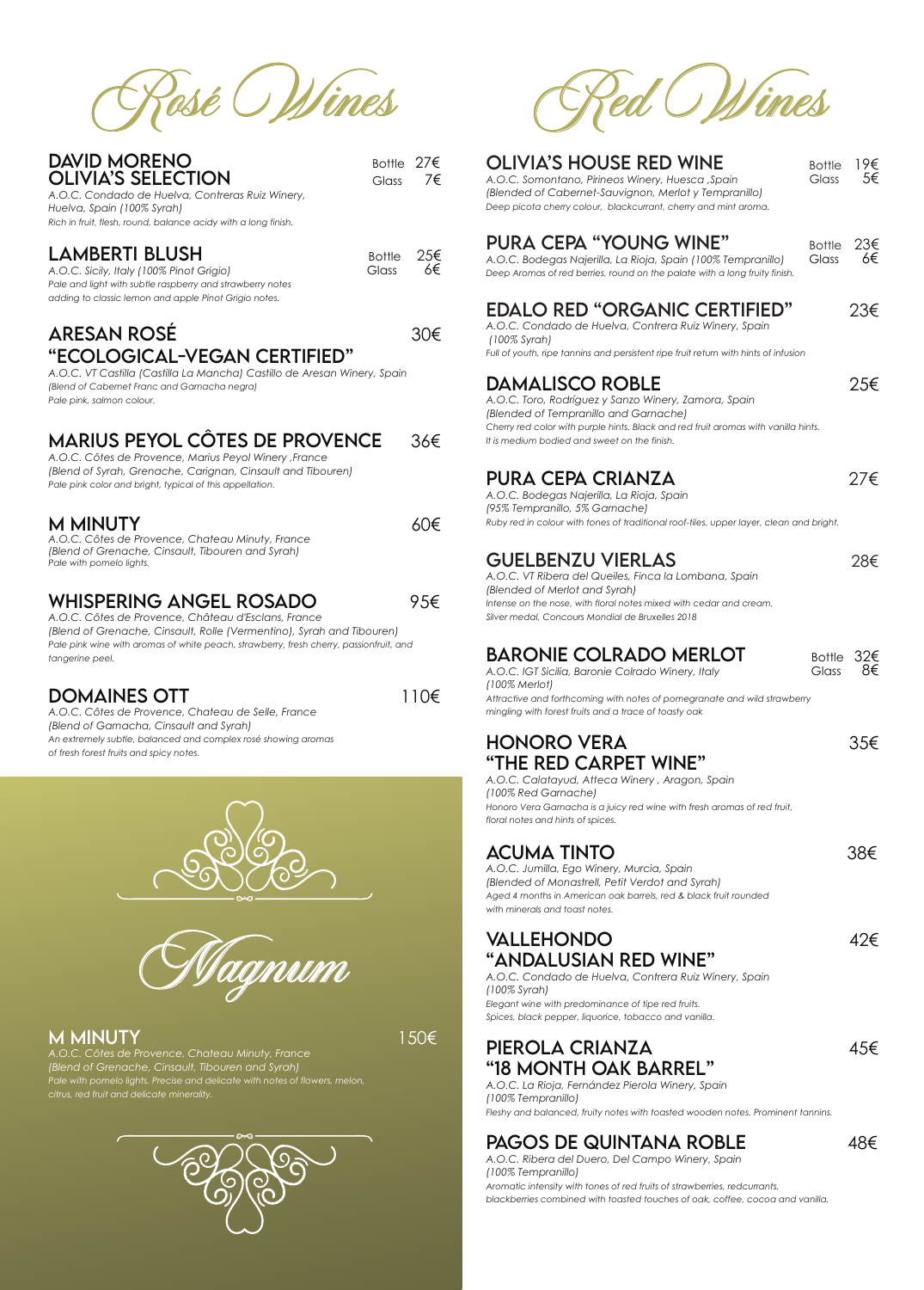| <b>BISCARDO VALPOLICELLA</b><br><b>SUPERIORE RIPASSO</b><br>A.O.C. Veneto, Biscardo Family Winery, Italy<br>(Blended of Corvina, Rondinella and Molinara)<br>Full bodied velvety wine rich with red fruits and highlights of orange.               | 48€  | <u>feserve (Selimes</u>                                                                                                                                                                                                                           |       |
|----------------------------------------------------------------------------------------------------------------------------------------------------------------------------------------------------------------------------------------------------|------|---------------------------------------------------------------------------------------------------------------------------------------------------------------------------------------------------------------------------------------------------|-------|
| <b>ARMENTIA &amp; MADRAZO RESERVA</b><br>A.O.C. La Rioja, Vasco Riojana Winery, Spain (100% Graciano)<br>This Wine has elegant aromas of mature dark fruit, spice and mineral notes.<br>On the palate it is silky, elegant and has a great length. | 49€  | <u> Ped CWines</u><br><b>NUMANTHIA</b>                                                                                                                                                                                                            | 138€  |
| <b>QUINTA DEL 67</b><br>A.O.C. Ribera del Duero, Convento las Orejas Winery, Spain<br>(100% Tempranillo)<br>Aromas of ripe black fruit, spices and balsamic.                                                                                       | 50€  | A.O.C. Toro, Numanthia Winery, Zamora, Spain<br>(100% Tinta de Toro)<br>Ripe red fruit, with an outstanding freshness.<br>An iconic wine that is always among the most sought-after wines of the Toro appellation.                                |       |
| The palate is silky, with a great structure, tannin,<br>with notes of liquorice and chocolate.<br><b>CONVENTO OREJA CRIANZA</b>                                                                                                                    | 52€  | <b>AMARONE DELLA</b><br><b>VALPOLICELLA CLASSICO</b><br>A.O.C. Corvinone, Rondinella, Oseleta, D.O Valpolicella,                                                                                                                                  | 142€  |
| A.O.C. Ribera del Duero, Convento las Orejas Winery, Spain<br>(100% Tempranillo)<br>Complex and elegant with ripe red berry fruit aromas and overtone of balsamic,<br>spices and cacao.                                                            |      | Tomassi Winery, Italy (Blended of Corvina)<br>Structured and depth, as much in its aromas of mature fruit and spices,<br>as on the palate, where alcohol is sustained by balanced acidity and refined tannins.                                    |       |
| <b>LAN-12 CRIANZA</b><br>"LIMITED EDITION"<br>A.O.C. La Rioja, Lan Winery, Spain (100% Tempranillo)<br>Rich & complex, Intense aromas of cranberries, very ripe red fruit,<br>prunes and dried apricots.                                           | 55€  | <b>RIVETTO BAROLO DEL COMUNI</b><br>DI SERRALUNGA D'ALBA<br>A.O.C. Rivetto Winery, Piemonte, Italy (100% Nebbiolo)<br>Attractive and complex aromas of plum, earth & tobacco with traces of rose and truffle.                                     | 165€  |
| <b>CHIANTI CLASSICO</b><br>A.O.C. Toscana, Montecchio Winery, Italy<br>(Blended of Cabernet Sauvignon and Sangiovese)<br>Scents of forest-floor, wild-berry and baking-spice mingle with a whiff of new leather.                                   | 60€  | <b>COLLOSORBO BRUNELLO</b><br><b>DI MONTALCINO</b><br>A.O.C. Brunello di Montalcino, Toscana, Italy (100% Sangiovese)<br>Cherries, ripe plum, and dried flowers with hints of dried clovers and lavender.<br>Medium body, firm and chewy tannins. | 165€  |
| <b>TRUS CRIANZA</b><br>A.O.C. Ribera del Duero, Trus Winery, Spain<br>(100% Tempranillo)<br>Intense yet elegant, combining intense fruit and soft oak<br>with hints of cinnamon and spices.                                                        | 63€  | D'ARENBERG THE DEAD ARM SHIRAZ<br>A.O.C. McLaren Vale, Daremberg Winery, Australia (100% Shiraz)<br>Brooding and alluring, plum, blackberry, liquorice and spice entwine                                                                          | 180€  |
| <b>NASSOS PRIORAT</b><br>A.O.C. Priorat, Rodríguez Sanzo Winery, Spain<br>(100% Garnache)                                                                                                                                                          | 65€  | with a raft of dark, earthy notes.<br><b>CLOSE MARTINET PRIORAT</b>                                                                                                                                                                               | 280€  |
| Nassos means "noses" in Catalan.<br>Deep aromas with notes of ripe fruit and balsamic. Elegant palate.<br><b>CONVENTO OREJA</b>                                                                                                                    | 82€  | A.O.C. Ca Priorat, Mas Martinez Winery, Spain<br>(Blended of 55% Garnacha, 25% Syrah, 17% Cariñena, 2% Merlot,<br>1% Cabernet Sauvignon)<br>Full-bodied, ripe cherry & dried plum, minerals. Imposing tannin and silky finish.                    |       |
| "MEMORIA" RESERVA<br>A.O.C. Ribera del Duero, Convento Oreja Winery, Spain (100% Tempranillo)<br>The nose is complex and elegant with good intensity of blackberries, spices,                                                                      |      | VEGA SICILIA VALBUENA 5 $^{\rm o}$                                                                                                                                                                                                                | 340€  |
| coffee, vanilla, leather and minerals.<br><b>CEPA NEGRA</b>                                                                                                                                                                                        | 105€ | A.O.C. Ribera del Duero, Valladolid, Spain<br>(Blended of Tinta Fina and Merlot)<br>Rich, complex and aromatic. Rich concentration of red berries and Long finish.                                                                                |       |
| <b>RESERVA CENTENARIUM</b><br>A.O.C. La Rioja, Najerilla Winery, Spain<br>(Blended of Tempranillo and Garnacha)<br>Silky on the palate with very ripe tannins, fruit jam and cocoa. Long finish of ripe fruit.                                     |      | <b>FLOR DE PINGUS</b><br>A.O.C. Ribera del Duero, Dominio de Pingus Winery, Spain<br>(100% Tinta Fina)<br>Subtle, with very polished tannins and aromas of ripe black fruit,                                                                      | 400€  |
| <b>CHÂTEAUNEUF-DU-PAPE</b><br><b>ALAIN JAUME</b>                                                                                                                                                                                                   | 130€ | spicy and mineral touch.                                                                                                                                                                                                                          |       |
| A.O.C. Châteauneuf-du-Pape, Alain Jaume winery, Rodano, France<br>(Blended of Grenache, Syrah, Mourvedre)<br>Rich & complex, minerals, candied fruit in liqueur, dense, velvety,<br>with of notes of tobacco and roasted coffee.                   |      | <b>VEGA SICILIA ÚNICO "98 RP"</b><br>A.O.C. Ribera del Duero, Valladolid, Spain<br>(Blended of Tinta Fina and Cabernet Sauvignon)<br>Togsted touches from the wood with dry and pleasantly bitter tannins from the oak                            | ∣490€ |

 $\curvearrowright$ re O*Wines* 

#### NUMANTHIA138€ nora, Spain *Ripe red fruit, with an outstanding freshness.*

#### AMARONE DELLA142€ SSICO

| RIVETTO BAROLO DEL COMUNI                             | 165€ |
|-------------------------------------------------------|------|
| DI SERRALUNGA D'ALBA                                  |      |
| A.O.C. Rivetto Winery,Piemonte, Italy (100% Nebbiolo) |      |

## COLLOSORBO BRUNELLO165€

#### **EAD ARM SHIRAZ** 180€ *A.O.C. McLaren Vale, Daremberg Winery, Australia (100% Shiraz)*

| <b>CLOSE MARTINET PRIORAT</b> | 280€ |
|-------------------------------|------|
|                               |      |

### $JENA$  5 $^{\circ}$   $340\epsilon$

### **O "98 RP"** 490€

*A.O.C. Ribera del Duero, Valladolid, Spain (Blended of Tinta Fina and Cabernet Sauvignon) Toasted touches from the wood with dry and pleasantly bitter tannins from the oak, together with sweet hints from the alcohol. It has a very long finish.*